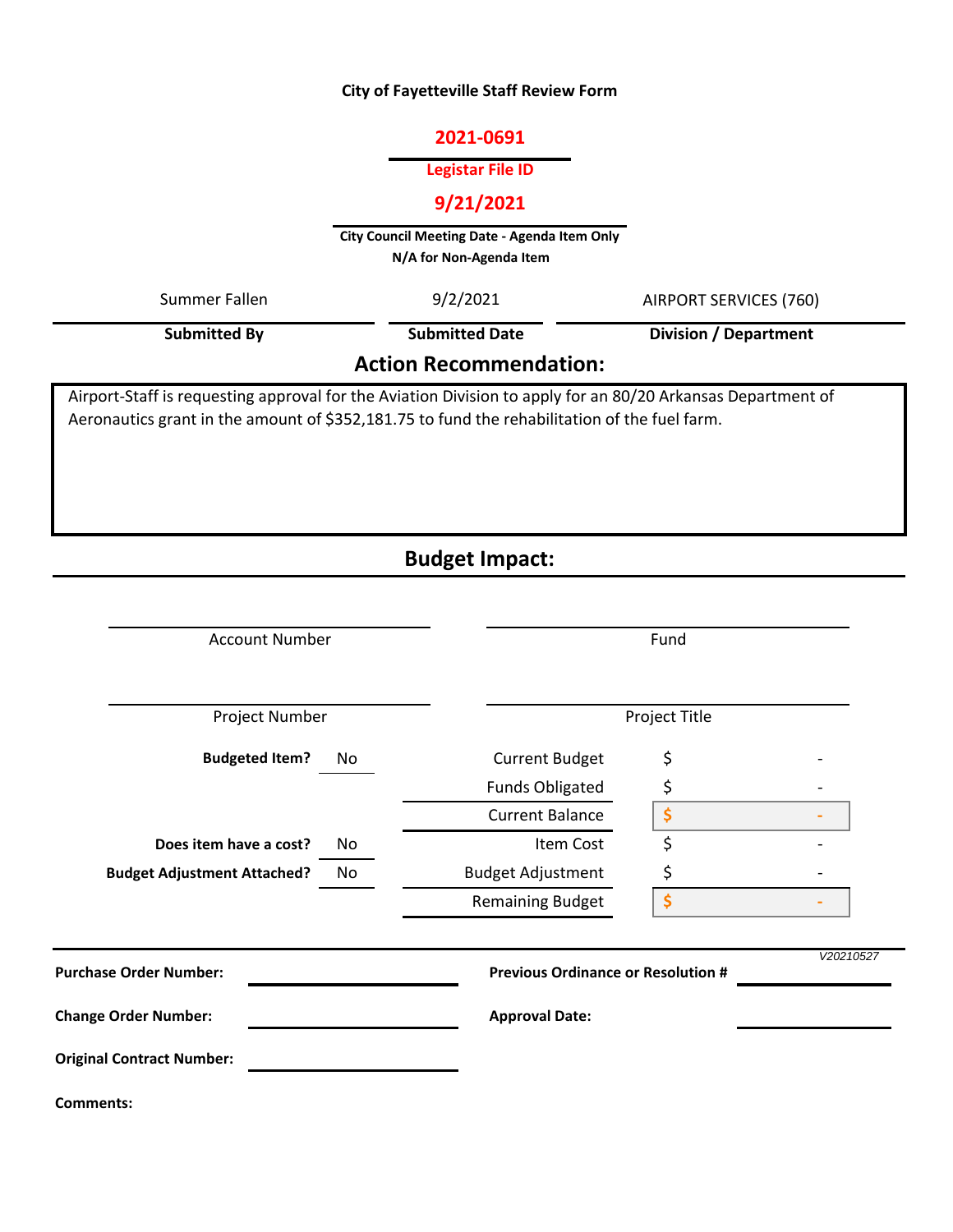

#### **MEETING OF SEPTEMBER 21, 2021**

| <b>SUBJECT:</b> | <b>Fuel Farm Rehabilitation- Arkansas Department of Aeronautics Grant</b>             |
|-----------------|---------------------------------------------------------------------------------------|
| <b>DATE:</b>    | September 2 <sup>nd</sup> , 2021                                                      |
| <b>FROM:</b>    | Summer Fallen, Airport Director                                                       |
| <b>THRU:</b>    | Susan Norton, Chief of Staff<br><b>Terry Gulley, Transportation Services Director</b> |
| TO:             | <b>Mayor and City Council</b>                                                         |

#### **RECOMMENDATION:**

Staff is requesting approval for the Aviation Division to apply for an 80 / 20 Arkansas Department of Aeronautics grant in the amount of \$352,181.75 to fund the rehabilitation of the fuel farm.

#### **BACKGROUND:**

The fuel farm for the airport continues to have multiple failures that hinder the ability for the airport to extract fuel, which in turn causes availability issues for the flying community. The age of the equipment presents an issue when attempting to purchase replacement parts and service providers often can't address issues due to this. The new AFPA 407 update mandates additional over-fill protection devices to be installed, which will also be added with the funding provided.

#### **BUDGET/STAFF IMPACT:**

No budget or staff impacts at this time. Upon receipt of the Arkansas Department of Aeronautics grant the Airport Division will seek approval from Council to execute the 80/20 grant acceptance with the City's match not to exceed \$102,181.75, execute a construction contract with the lowest responsive and responsible bidder, execute a construction phase services task order with Garver, and budget adjustment.

**Attachments:** Staff Review Form City Council Memo ADA Application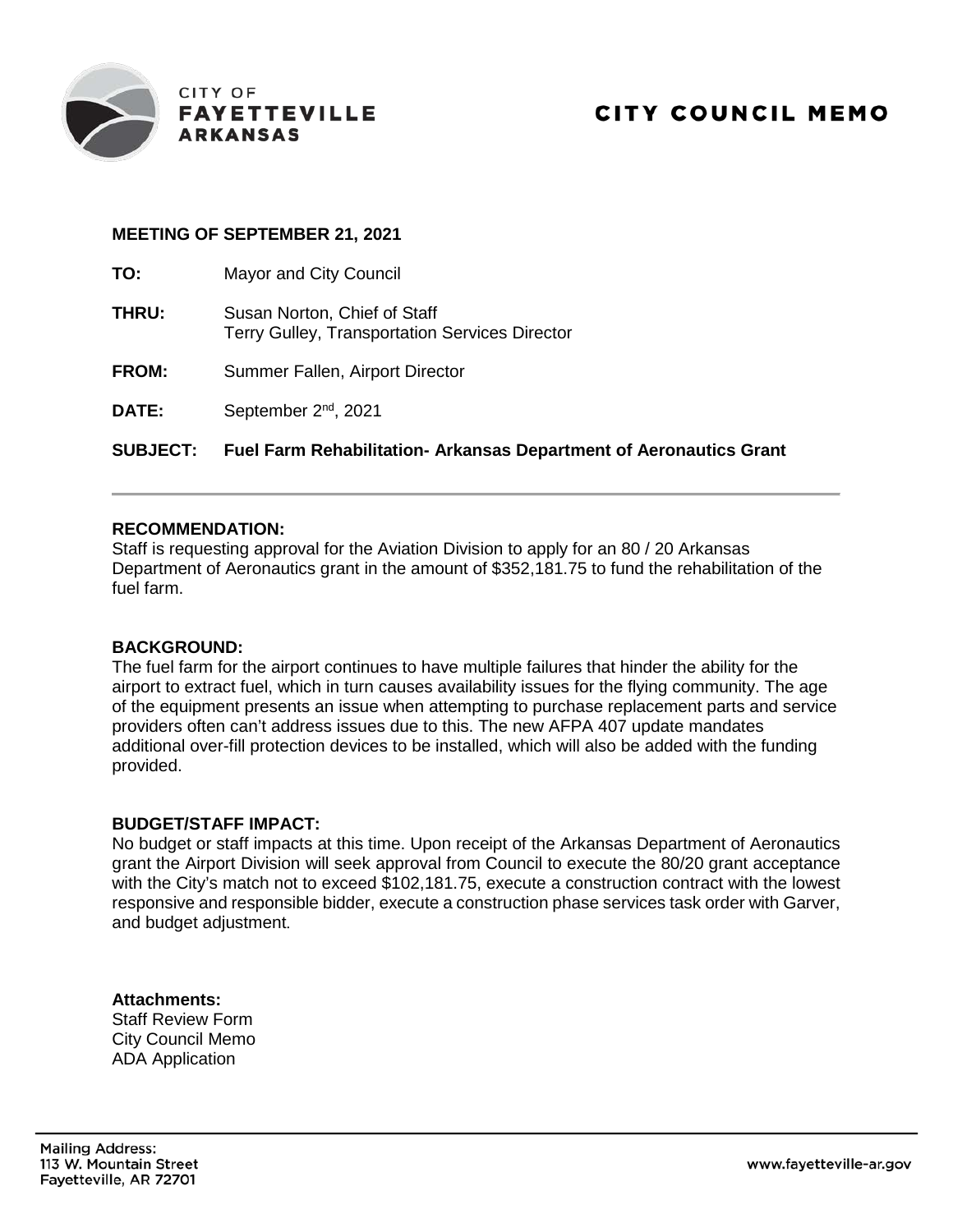

September 21<sup>st</sup>, 2021

Jerry Chism Arkansas Department of Aeronautics 2315 Crisp Drive Hangar 8 Little Rock, AR 72202

Re: Fayetteville-Drake Field Fuel Farm Rehabilitation

Dear Mr. Chism:

Thanks to the past help of the Arkansas Department of Aeronautics, Fayetteville-Drake Field continues to prosper. In an effort to provide quality service and fuel availability for our customers, Fayetteville-Drake Field Airport is pursuing a grant to rehabilitate the current fuel farm in hopes to insure its reliability and compliance.

Enclosed is a request for the rehabilitation of the fuel farm as well as the detailed price estimate that address all the needs at this time.

We respectfully request your consideration of the grant in the amount of \$352,181.75. We greatly appreciate the assistance you have given the Airport on past projects, and we look forward to working with you on the project as well.

Please call me or Summer Fallen if you have any questions or comments.

Sincerely,

Mr. Lioneld Jordan Mayor City of Fayetteville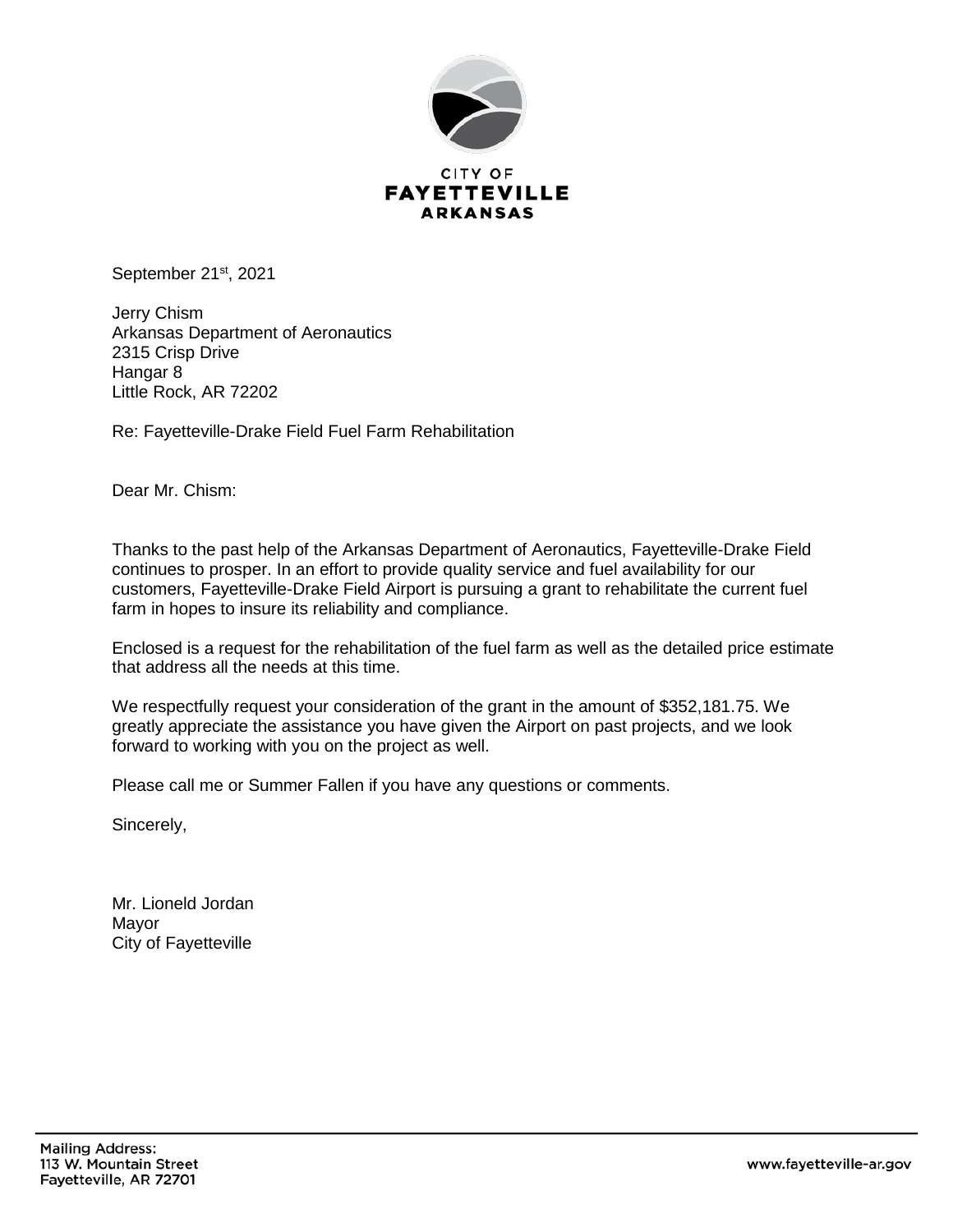## State Airport Aid Application – Page 1

The City/County of Fayetteville , herein called "Sponsor", hereby makes application to the Arkansas Department of Aeronautics for State funds pursuant to Act 733 of 1977, for the purpose of aiding in financing a project for the development of a municipal airport located in the city of Fayetteville Arkansas, county.

Date of Request:  $9-21-2021$ 

Name of Airport: Fayetteville Executive Airport (FYV)

Name and address of City/County Commission sponsoring request: Person to Contact about project: City of Fayetteville **Summer Fallen** 113 W. Mountain Street Airport Director Fayetteville, AR 72701 Fayetteville-Drake Field

Phone Number: 479-575-8330 Fax Number: 479-585-8257

Name and address of Engineering Firm (if applicable): Contact Person: Adam White Garver 2049 E. Joyce Blvd. Suite 400 Fayetteville, AR 72703 Phone/Fax Number: 479-527-9100

 $D_{\text{homo}}$  Number:  $470.719.7644$ 

| PHONE INITIDEL. | $419 - 110 - 1044$ |
|-----------------|--------------------|
| Cell Number:    |                    |
| Fax Number:     | 479-718-7646       |
|                 |                    |

Describe the work to be accomplished: The fuel farm for the airport continues to have multiple failures that hinder the ability for the airport to extract fuel, which in turn causes availability issues for the flying community. The age of the equipment presents an issue when attempting to purchase replacement parts and service providers often can't address issues due to this. The new AFPA 407 update mandates additional over-fill protection devices to be installed, which will also be added with the funding provided.

| <b>State and Local Project Costs:</b><br>Please indicate: | <b>Federal AIP Projects:</b><br>AIP Number: |
|-----------------------------------------------------------|---------------------------------------------|
| $\diamond$ 50-50% Match                                   | $\diamond$ 95-5% Match                      |
| $\bullet$ 80-20% Match                                    | $\Diamond$ 90-10% Match                     |
| $\Diamond$ 90-10% Match                                   |                                             |
| $\Diamond$ 100%                                           |                                             |
| Total Cost of Project \$352,181.75                        | <b>Total Cost of Project:</b>               |
| Local Share/Funds \$102,181.75                            | <b>Federal Share:</b>                       |
| Local Share/In-Kind                                       | <b>State Share:</b>                         |
| \$250,000.00<br><b>State Share</b>                        | Local Share:                                |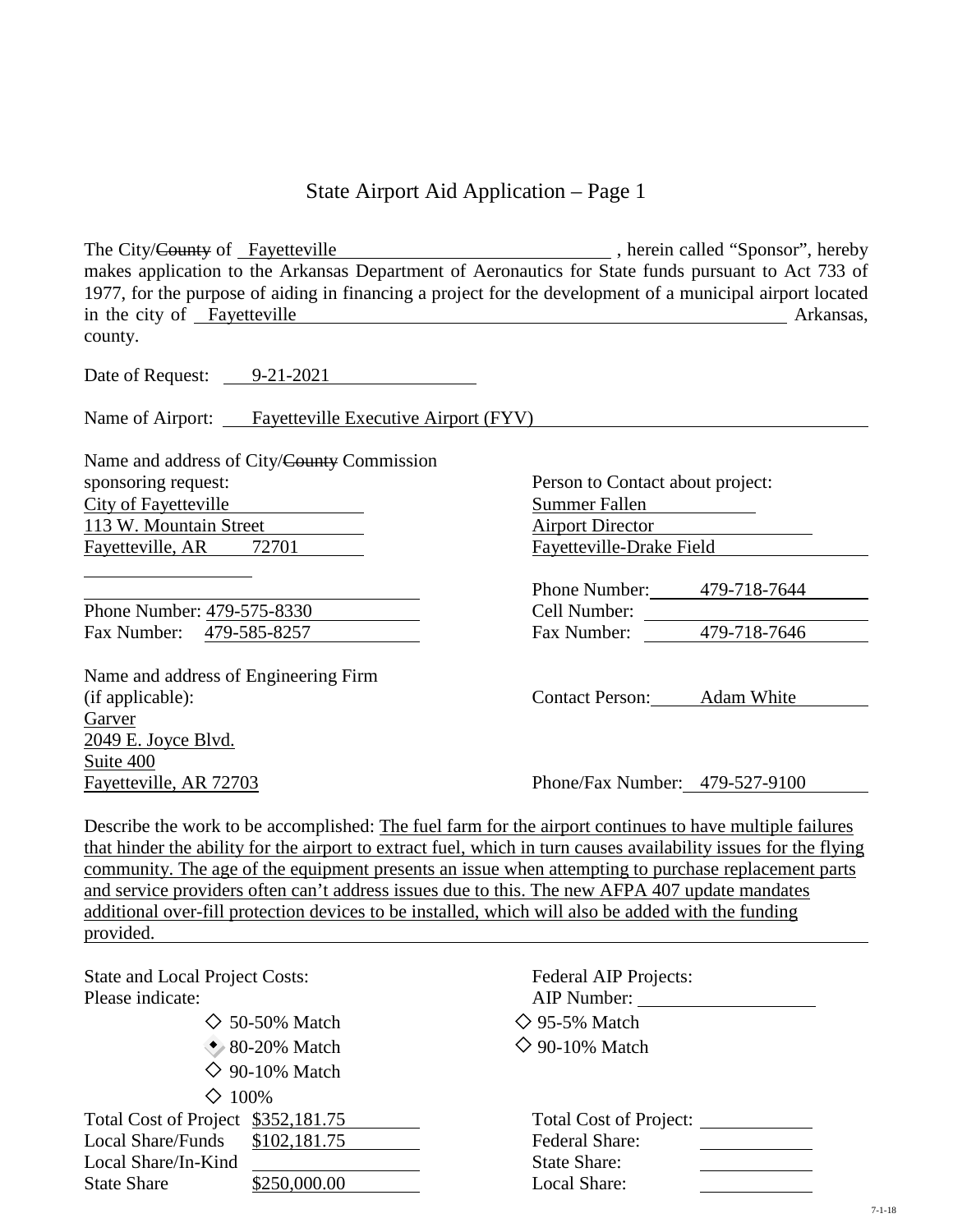# State Airport Aid Application – Page 2

Provide the information listed below as it applies to your project:

Funding:

Source of Funds: <u>Arkansas Department of Aeronautics (80%) City of Fayetteville (20%)</u>

| Source of In-Kind Services: N/A N/A                               |
|-------------------------------------------------------------------|
|                                                                   |
| Estimated starting date of project: November $1st$ , 2021         |
| Estimated completion date of project: May 31 <sup>st</sup> , 2022 |
| Project will be for: New Airport<br><b>Existing Airport</b>       |
| Is land to be leased or purchased? $N/A$                          |
| Description of land and cost per acre: N/A                        |
|                                                                   |
|                                                                   |
|                                                                   |
| Provide the Federal AIP Grant Number (if applicable): N/A         |
| State Legislators for your area:                                  |
| State Senator: Greg Leding                                        |
| State Representative: Denise Garner                               |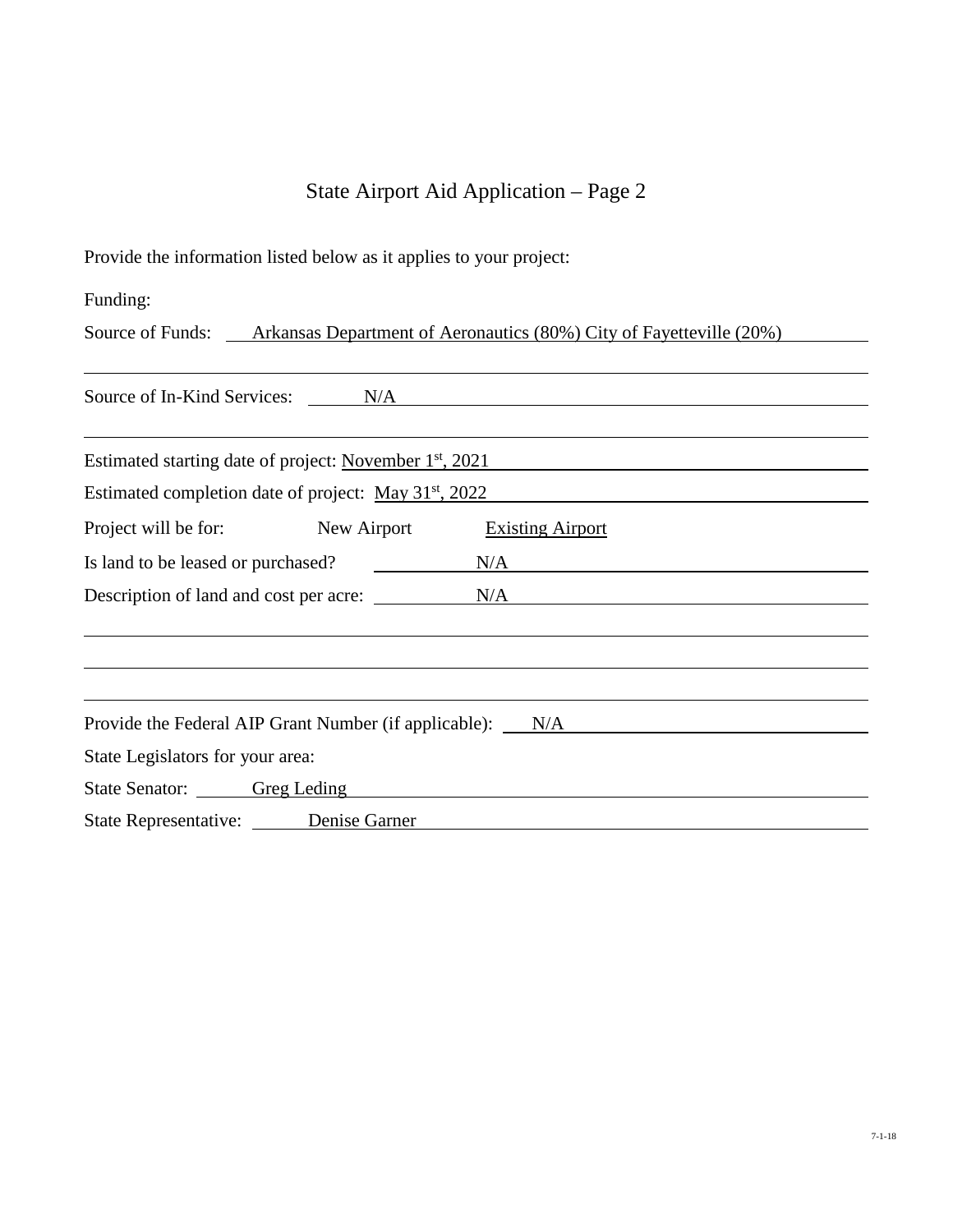# State Airport Aid Application – Page 3

The sponsor agrees to furnish the Arkansas Department of Aeronautics a copy of the legal instrument affecting use of the property for an airport. In application for a new landing site or expansion of existing facility, the FAA Form 7480-1, *Notice of Landing Area Proposal*, must be approved by the FAA before review for grant can be made by the State. Applications for hangar construction or renovation funds must include a signed lease agreement. This agreement must be in compliance with all FAA grant assurances. The application must be based on bids and include a calculated return on investment.

No land, hangars, or buildings purchased with State Grant funds may be sold or disposed of without State Aeronautics Commission prior approval. All requests for sale or disposal of property will be considered on an individual case basis. No hangar (funded by a grant from the Department of Aeronautics) shall be used for non-aviation purposes without State Aeronautics Commission prior approval. All requests for non-aviation use will be considered on a case-by-case basis. Failure to receive prior approval from A.D.A. concerning land and/or building use could result in the commission requesting grant refund from the Sponsor. Additionally, all hgr/building grant applications must include proof of insurance coverage.

No airport accepting State Grant funding may issue an Exclusive Rights lease.

All applications for navigational aids (such as NDB or ILS) must have FAA site approval before a state grant can be approved.

All Grant applications involving Federal Airport Improvement Program (AIP) funding must be accompanied by the approved FAA grant agreement with grant number assigned.

If this project is approved by the Arkansas Department of Aeronautics, and is accepted by the sponsor, it is agreed that all developments and construction shall meet standard FAA construction practices as outlined in the specifications of this agreement. Runways, Taxiways, Parking Ramps, etc. shall have a base and a thickness that will accommodate the weight of aircraft expected to operate at this airport.

**All grant applicants (City and/or County) are totally responsible for compliance with all Federal, State, County, and City laws, Statutes, Ordinances, Rules, Regulations, and Executive Orders concerning contracts and purchases for which this grant is approved and issued.**

It is understood and agreed that the sponsor shall start this project immediately upon award of grant. It is also agreed that this project shall be completed within one year from the date of acceptance of this grant by the Arkansas Department of Aeronautics. Applications for extension will be entertained if circumstances beyond the sponsor's control occur. Amendment requests are to be made only under extraordinary circumstances.

Funds will be disbursed according to Department procedures and final inspection of completed project (See payment instruction page). *Payment of grant funds are contingent upon the Department's annual appropriation*.

IN WITNESS WHEREOF, the sponsor has caused this Application for State Airport Aid to be duly executed in its name, this day of  $\frac{20}{100}$ .

Name of Sponsor

Authorized Signature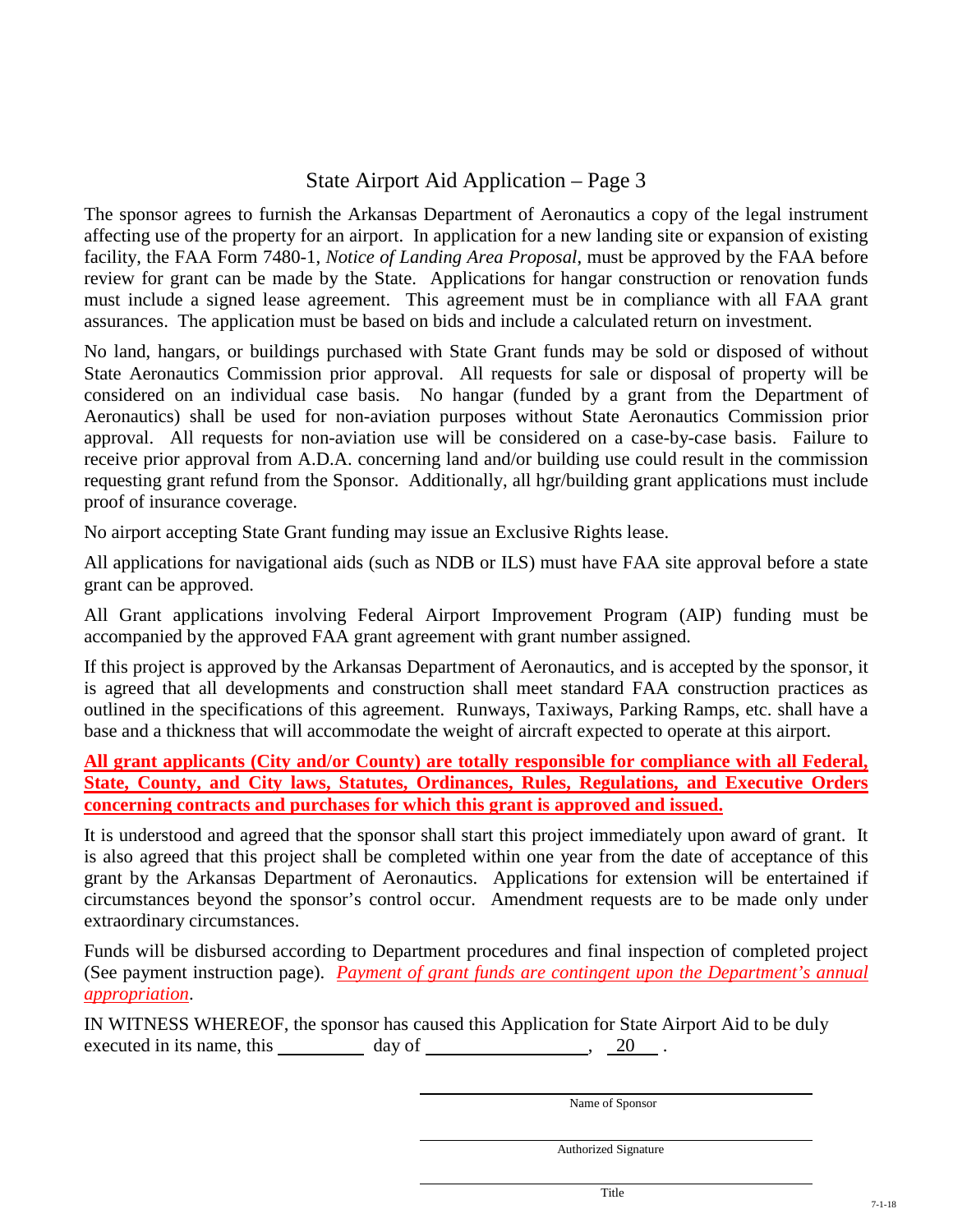# APPLYING FOR PAYMENT OF APPROVED GRANT FUNDS

After your grant has been approved and you are ready for a partial or final payment of an amount up to the grant award, please provide the following documents to our office:

FOR 50-50%, 80-20%, 90-10% AND 100% STATE AIRPORT AID GRANTS, YOU MUST PROVIDE:

 Letter requesting Payment (partial/final) stating completion of the project with the total amount of the project and the state share of the grant. Must be signed by City/County official or Airport Commissioner.

 Invoices for all cash expenses (copies). Engineering estimates/payment requests or contracts are not acceptable to auditors and cannot be accepted by our agency.

Canceled checks to match all invoices – front and back of checks.

Copy of Deed, Title Insurance, Legal Fees (Land Purchases Only).

 Daily time sheets for ALL in-kind work used as match for grant. The auditors will accept only ONE day of in-kind services on ONE Daily Report Form. The form must be filled out completely and signed by Supervisor and City/County Official. – No Exceptions!

 An expense sheet outlining expenses/or a tape showing how the amount requested for payment was totaled.

FOR GRANTS MATCHING FEDERAL FUNDS, YOU MUST PROVIDE:

 Letter requesting payment (final only) stating completion of the project. Must be signed by City/County Official or Airport Commissioner.

 Copy of final Federal Aviation Administration Reimbursement Form (FAA form 271 or computer generated form accepted by the FAA).

**NOTE:** All City/County Airports participating in **Block grants** with the ADA must submit all payment requests to our office. The FAA will not process your payment of these grants.

#### WHAT YOU NEED TO RETAIN FOR YOUR FILES FOR AUDIT PURPOSES:

Original signed application requesting funds.

Letter of approval from State Office.

All amendment request/letter granting approval or denial of amendments.

Letter requesting payment (partial/final) or extension of time request for project.

All documents (originals) submitted to State office for final payment of grants.

Copy of State Warrant – Warrant is presented on final inspection and payment of grant.

A copy of plans, deeds or any documents submitted to State Office used for approval of grant.

If you have any questions concerning the process of submitting documentation for payment of your grant, please call our office at 1-501-376-6781. Ask for Jerry Chism.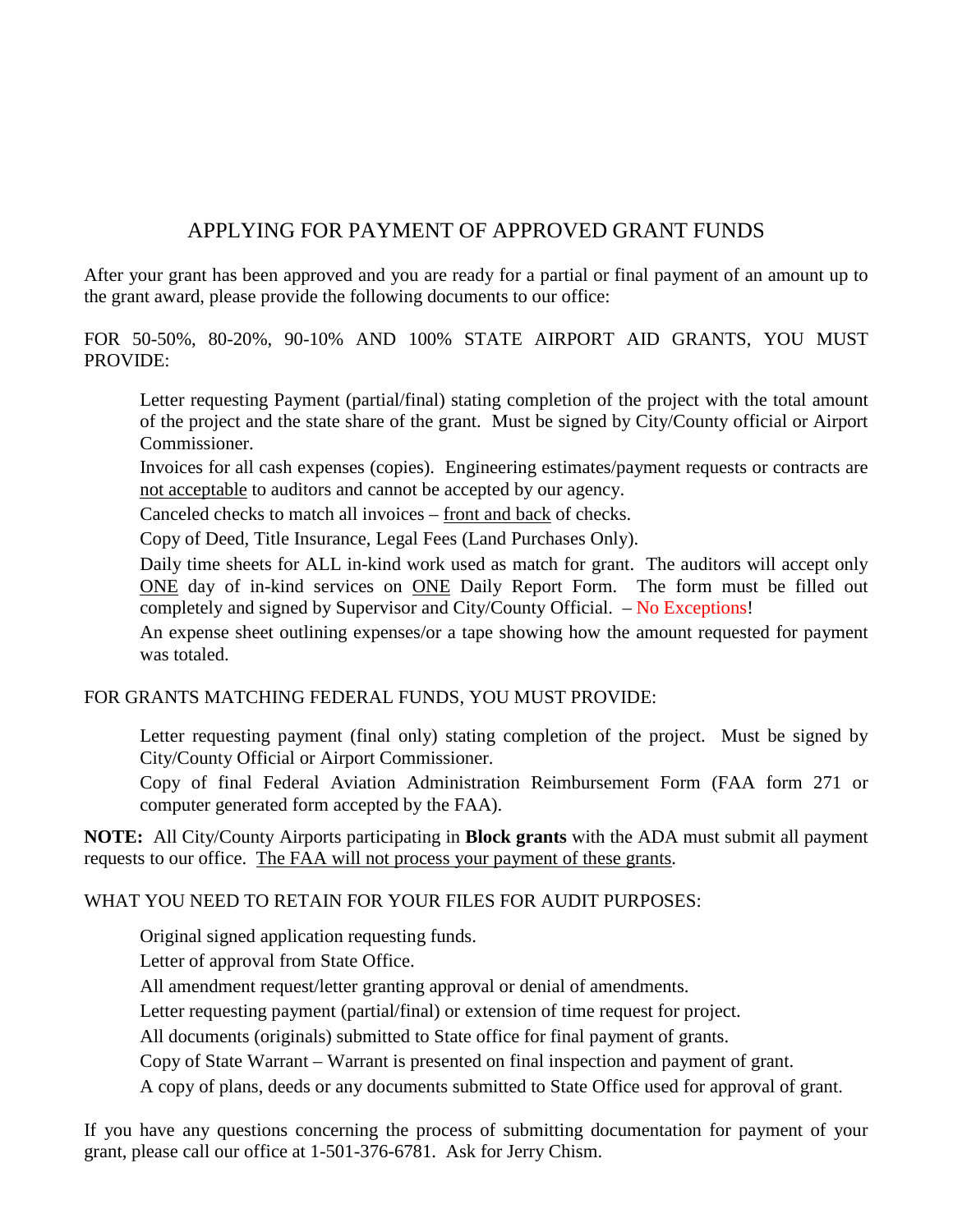# ARKANSAS DEPARTMENT OF AERONAUTICS

# STATE AIRPORT AID GRANT CLASSIFICATIONS

# **CURRENT JUNE, 2017**

#### **SAAG 95-5% or 90-10% MATCH (FAA-STATE) FAA AIRPORT IMPROVEMENT PROGRAM**

- \* Available to airports approved for Federal funding by FAA (NPIAS Airports)
- \* Limit of 5% or 10% (depending on FAA grant type) of total project cost State share not to exceed \$250,000.
- \* FAA federal grant number required and all FAA Grant Assurances apply.
- \* State Grant Application (5% or 10%) reviewed after Project completion and AIP (95% or 90%) paid. SEE REMARK BELOW.

## **SAAG 50-50% MATCH (STATE - LOCAL)**

- \* Available to all public owned / public use airports
- \* Limited to 50% of total project cost State share not to exceed \$200,000.
- \* Limit of one 50% grant per airport per fiscal year
- \* Cash and/or In-kind Match required (in-kind requires pre-approval)

#### **SAAG 80-20% MATCH (STATE - LOCAL)**

- \* Available to all public owned / public use airports
- \* Limited to 80% of total project cost State share not to exceed \$250,000.
- \* Limit of one 80% grant per airport per fiscal year
- \* Cash and/or In-kind Match required (in-kind requires pre-approval)

## **SAAG 90-10% MATCH (STATE - LOCAL)**

- \* Available to all public owned / public use airports
- \* Limited to 90% of total project cost State share not to exceed \$150,000.
- \* Limit of one 90% grant per airport per fiscal year
- \* Cash and/or In-kind Match required (in-kind requires pre-approval)

## **SAAG 100% GRANT (STATE ONLY)**

- Available to all public owned / public use airports
- \* Emergency requests only limited to disaster areas declared by the Governor
- Application must be based on Governor's Disaster Declaration. Insurance payments and other financial help will be reviewed before awarding grant.

## **REMARKS:**

- \* All requests submitted must be based on actual need and will be prioritized by Staff/Commission. Safety projects being priority # 1!
- Sponsor must have current CIP on file at ADA before grant application will be considered
- \* Sponsor is limited to one AIP-matching grant per project per fiscal year. (i.e.: FAA "phased" projects receive one grant per fiscal year)
- Sponsor must notify ADA **BEFORE** submitting application to FAA for AIP grant. This notification will outline the scope and cost of the proposed Fed-funded project. ADA will issue a letter stipulating agreement/disagreement with the project. This letter **MUST** be included in the ADA grant app. If ADA does not agree with project, sponsor may still continue but **without expectation of receiving ADA**

#### **funding**.

- All in kind match requires Pre-Approval (NO in-kind on buildings) All buildings funded must certify insurance coverage.
- \* Source of local match funds must be reported on 'The State Application Form' and will be reviewed by Staff & Commission for approval during the Application Process. (*Normally local match funding will come from city or county budgets*.)
- \* All Insurance, FEMA and other similar funding sources *must be used before* Department of Aeronautics Grant Funds.
- \* To comply with FAA Grant Assurances (and State) all revenue generated at or by the Airport must be accounted for and used by the Airport for improvements and Operations. All Public Owned Airports *are expected to make every effort* to be self sustaining.

# **REMINDER:**

- \*\* The **FY2018** \$15,000,000.00 Grant Program is authorized for one (1) year, July 2017– June 2018 . The one year Appropriation, set at \$15,000,000.00, allows the agency to disburse that amount only if revenue is available.
- \*\* State-only funded projects should be started *immediately after Commission approval* and completed within one year. After project completion and required documentation is submitted, sponsor will be **reimbursed** up to the approved grant amount.<br><sup>\*\*</sup> Read application instructions carefully to make sure all required documentation is included in submitta
- \*\* Read application instructions carefully to make sure all required documentation is included in submittal**.**
- \*\* Required payoff documentation includes invoices as well as the front AND back of cancelled checks along with as-built drawings if applicable.
- \*\* A 50% payment may be requested only after 50% of TOTAL PROJECT is completed.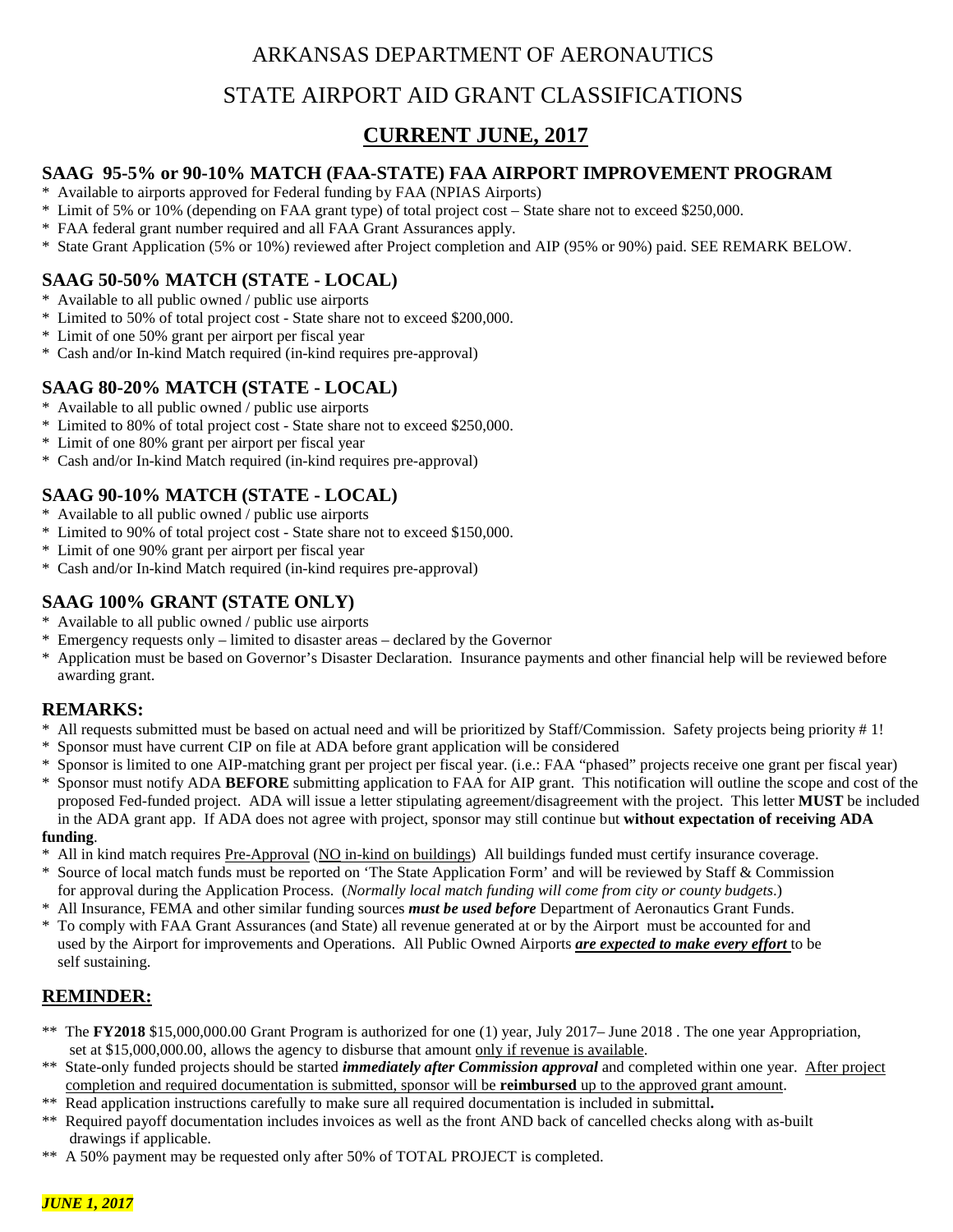# Daily Report

| Date:            |               | Page<br>Ωt  |
|------------------|---------------|-------------|
| Location:        | Grant Number: | Supervisor: |
| Job Description: |               |             |
|                  |               |             |

| Labor Cost |     |       |                  | <b>Equipment Cost</b> |      |       |                  | <b>Materials Cost</b> |      |  |                  |      |
|------------|-----|-------|------------------|-----------------------|------|-------|------------------|-----------------------|------|--|------------------|------|
| Name       | SS# | Hours | Rate             | Cost                  | Type | Hours | Rate             | Cost                  | Type |  | Hours Rate       | Cost |
|            |     |       |                  |                       |      |       |                  |                       |      |  |                  |      |
|            |     |       |                  |                       |      |       |                  |                       |      |  |                  |      |
|            |     |       |                  |                       |      |       |                  |                       |      |  |                  |      |
|            |     |       |                  |                       |      |       |                  |                       |      |  |                  |      |
|            |     |       |                  |                       |      |       |                  |                       |      |  |                  |      |
|            |     |       |                  |                       |      |       |                  |                       |      |  |                  |      |
|            |     |       |                  |                       |      |       |                  |                       |      |  |                  |      |
|            |     |       |                  |                       |      |       |                  |                       |      |  |                  |      |
|            |     |       |                  |                       |      |       |                  |                       |      |  |                  |      |
|            |     |       |                  |                       |      |       |                  |                       |      |  |                  |      |
|            |     |       |                  |                       |      |       |                  |                       |      |  |                  |      |
|            |     |       | <b>SUB TOTAL</b> |                       |      |       | <b>SUB TOTAL</b> |                       |      |  | <b>SUB TOTAL</b> |      |

TOTAL COST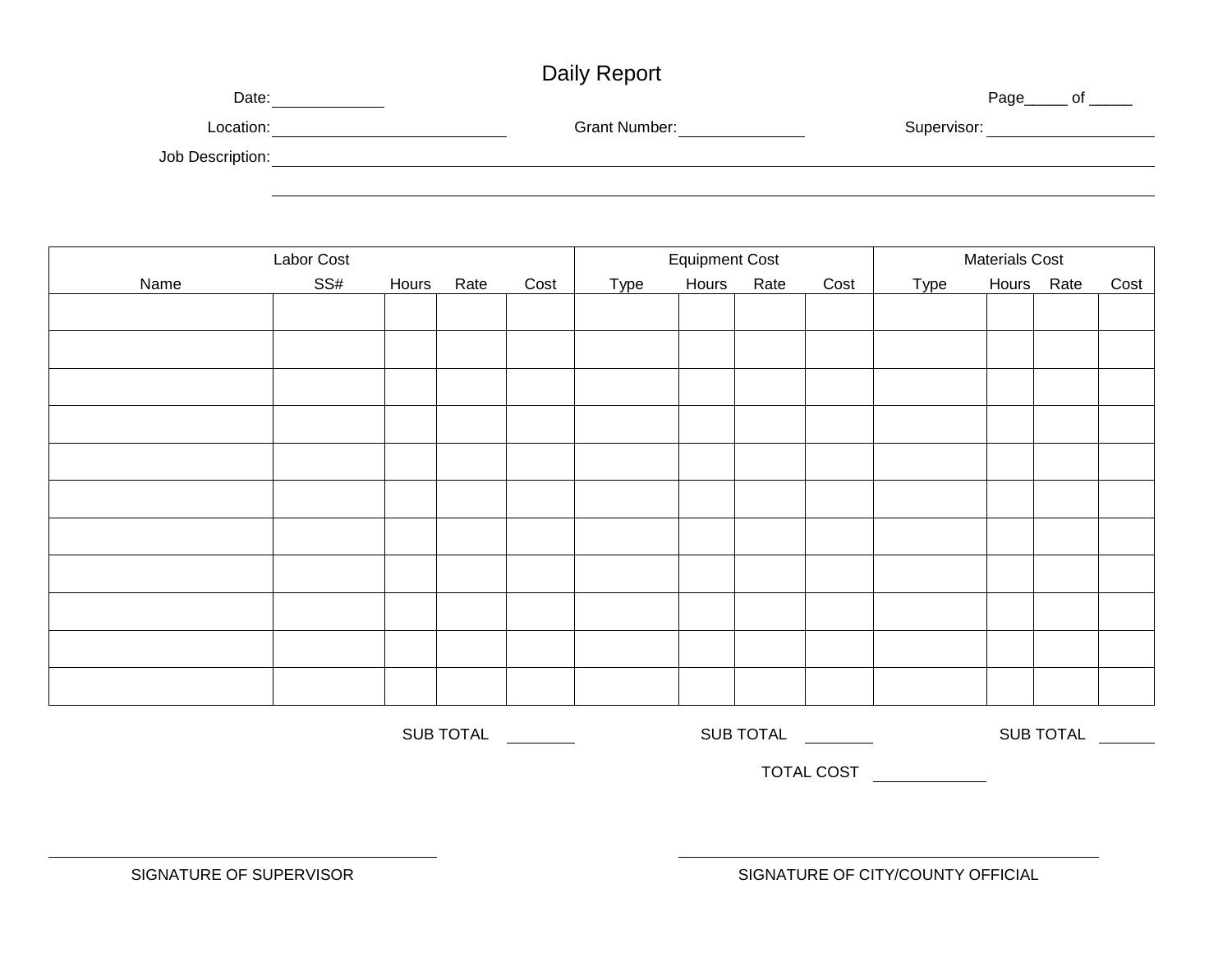# CONSTRUCTION QUANTITIES AND COST

|       | City: |                                 |          |        |          |        |          |        |  |
|-------|-------|---------------------------------|----------|--------|----------|--------|----------|--------|--|
| Date: |       | Description of Development Item |          |        |          |        |          |        |  |
|       |       |                                 |          |        |          |        |          |        |  |
| Item  | Unit  | Unit<br>Cost                    | Quantity | Amount | Quantity | Amount | Quantity | Amount |  |
|       |       |                                 |          |        |          |        |          |        |  |
|       |       |                                 |          |        |          |        |          |        |  |
|       |       |                                 |          |        |          |        |          |        |  |
|       |       |                                 |          |        |          |        |          |        |  |
|       |       |                                 |          |        |          |        |          |        |  |
|       |       |                                 |          |        |          |        |          |        |  |
|       |       |                                 |          |        |          |        |          |        |  |
|       |       |                                 |          |        |          |        |          |        |  |
|       |       |                                 |          |        |          |        |          |        |  |
|       |       |                                 |          |        |          |        |          |        |  |
|       |       |                                 |          |        |          |        |          |        |  |
|       |       |                                 |          |        |          |        |          |        |  |
|       |       |                                 |          |        |          |        |          |        |  |
|       |       |                                 |          |        |          |        |          |        |  |
|       |       |                                 |          |        |          |        |          |        |  |
|       |       |                                 |          |        |          |        |          |        |  |

Page \_\_\_\_ of \_\_\_\_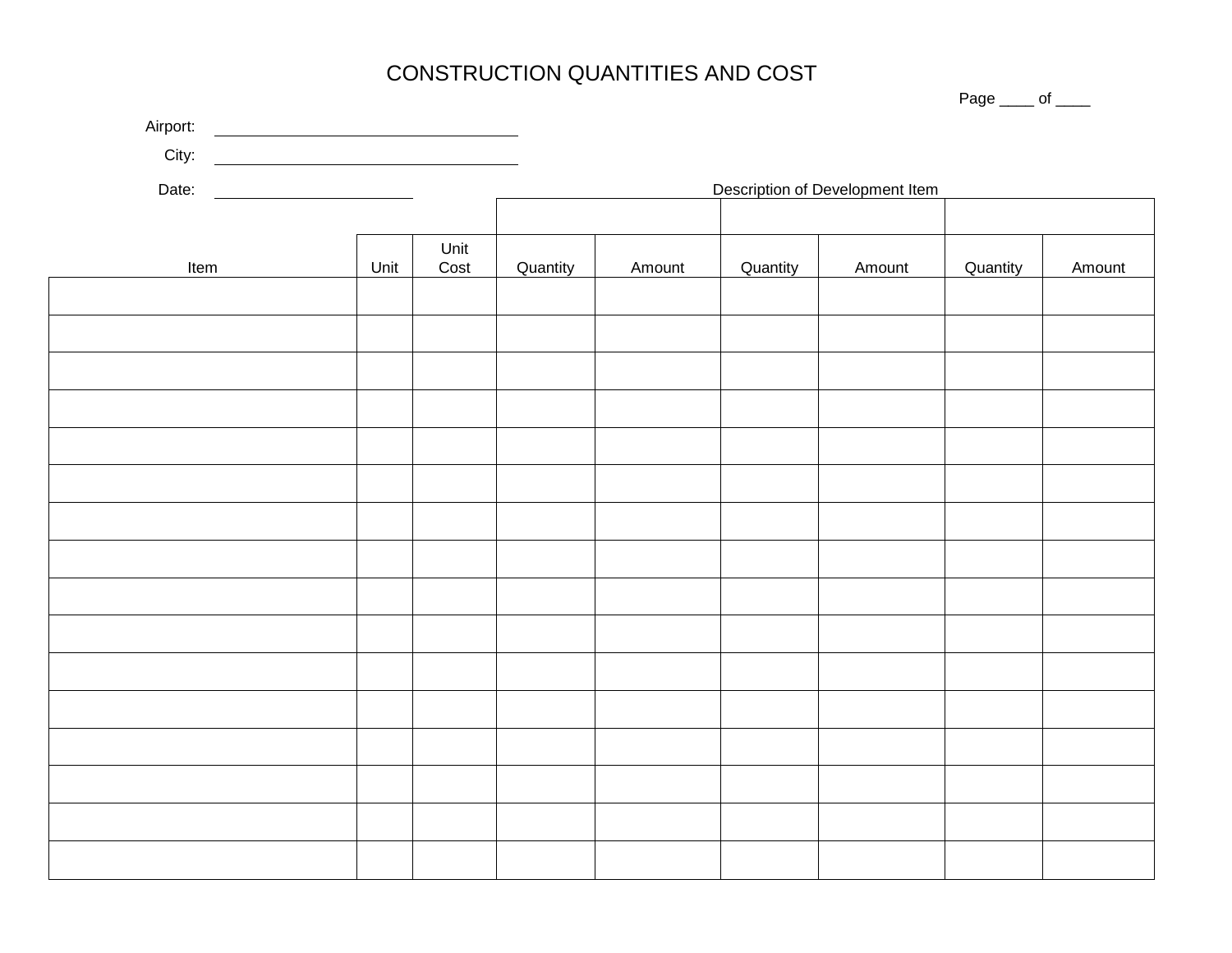# Grant Application Requirements for Terminal Buildings, Hangars, & T-Hangars

Completed grant application, signed by airport sponsor, should include:

- Signed cover letter on City/County letterhead requesting grant
- Copy of FAA form 7460-1 "Notice of Proposed Construction/Alteration" (Airspace Form)
- Copy of Bid Tab
- Copy of Lease Agreement signed by tenant(s) where applicable
- Plan drawings showing structure and location on facility
- Hangars other than T-hangars should accommodate aviation business/industry

**NOTE**: *Proof of insurance coverage for the completed building/hangar must be submitted with request for final payment of grant*

All structures must meet FAA airspace and construction guidelines for airports. If project grant is approved by the Arkansas Department of Aeronautics, and is accepted by the sponsor, it is agreed that all work shall meet or exceed State, city/county/local codes and construction shall meet standard FAA construction practices. It is also strongly recommended that all construction correspond with objectives/needs identified in the airport masterplan/CIP.